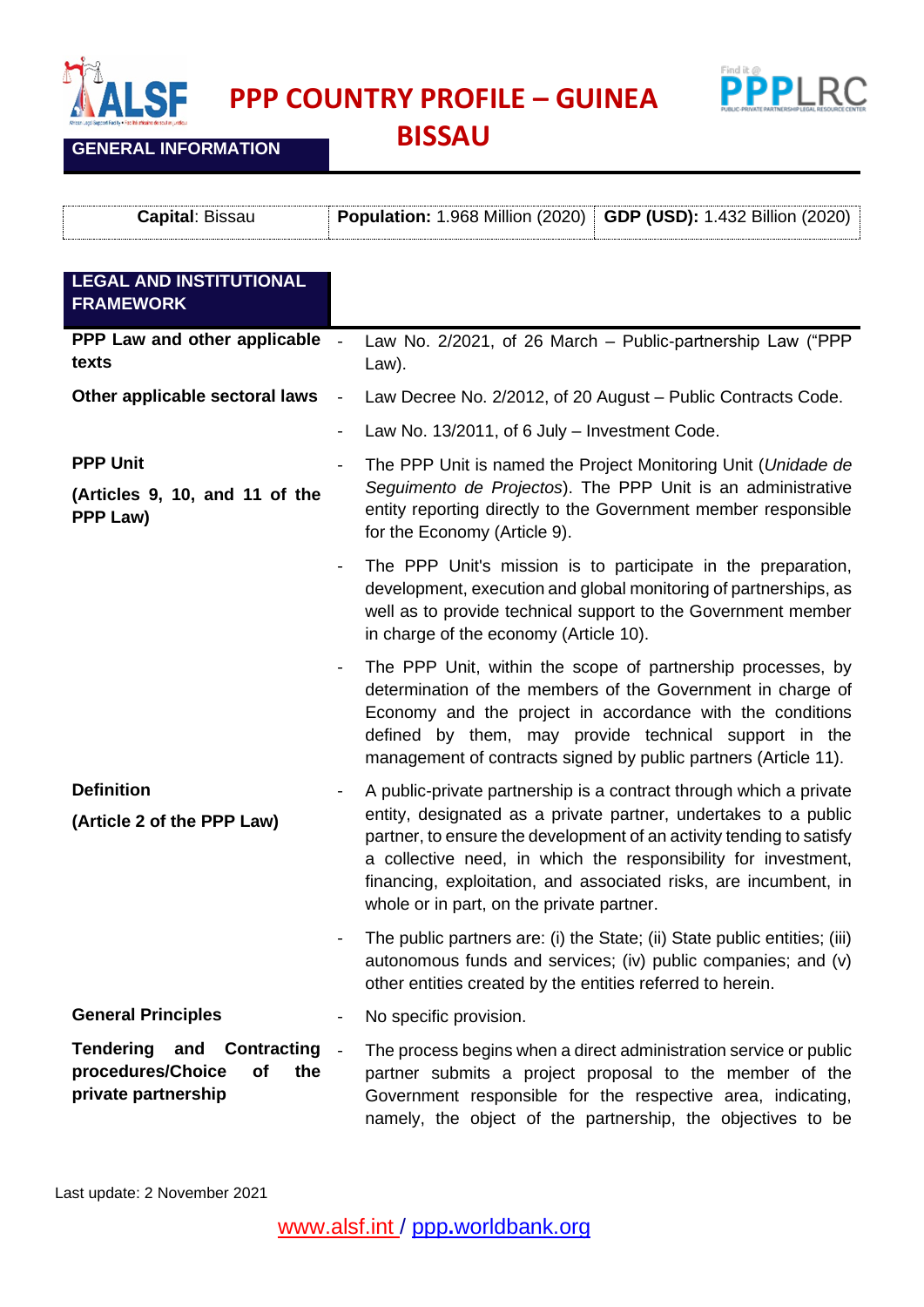

**PPP Law)**

**PPP COUNTRY PROFILE – GUINEA BISSAU**



**(Articles 27, 29, and 48 of the** achieved, its economic rationale, and the respective financial

viability. The Council of Ministers may resort to competitive dialogue when the object of the partnership and the concrete definitions of the type of services and their form is particularly complex, observing the following phases: (i) invitation to tender, or notice to prequalify bidders; (ii) pre-qualification of candidates (if applicable); (iii) presentation of the solutions proposed by the bidders; (iv)

dialogue with the bidders; (v) preparation, analysis and evaluation of proposals; (vi) award of the successful tender.

- The decision to contract is taken by the Council of Ministers.
- The assumptions of the launching and the adjudication of the partnership contract are defined, relative to each partnership, by the Council of Ministers, in compliance with the Public Contracts Code.
	- The environmental impact assessment, when required under applicable law, must be obtained before the launch of the partnership.
	- The criteria for selecting bids in the competitive dialogue procedure should result from a combination of several factors, such as (i) technical adequacy of the proposed solutions; (ii) level of satisfaction of public need inherent to the project; (iii) minimum risk to the public treasury; (iv) effective transfer of risk to the private partner; (v) impact of the proposals on improving people's living conditions.
- **Negotiation and Signature of PPP Contracts (Articles 53 and 54 of the PPP Law)** The Negotiation Commission is composed of an odd number of members, with a maximum of five, three in representation of the Government member in charge of the economy and two from the project sector.
	- It is up to the Negotiation Committee to develop the actions deemed necessary for the conclusion of the negotiation project, namely: (i) represent the public partner in negotiation sessions with the private partner; (ii) promote, during the negotiation process, effective articulation with the service or entity that represents the public partner in the respective contract, with a view to giving greater speed and efficiency to the development and conclusion of the corresponding process; (iii) negotiate the solutions and measures it considers most in line with the defence of the public interest; (iv) to prepare the draft report to be submitted for superior approval, justifying in it the consensus obtained and/or the solutions proposed; (v) present the minutes

Last update: 2 November 2021

**Project Evaluation**

## **(Articles 25 and 30 of the PPP Law)**